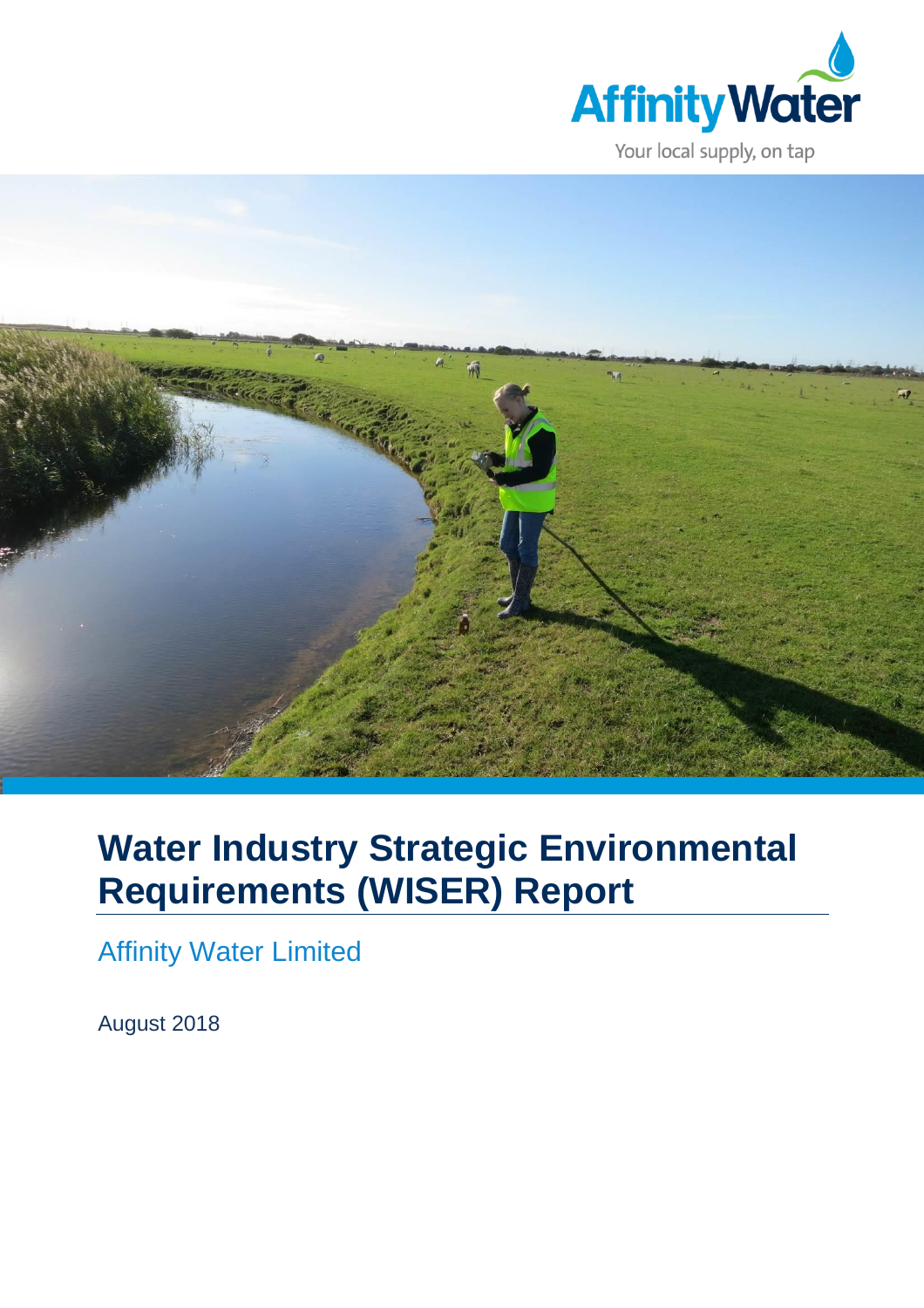

## **Contents**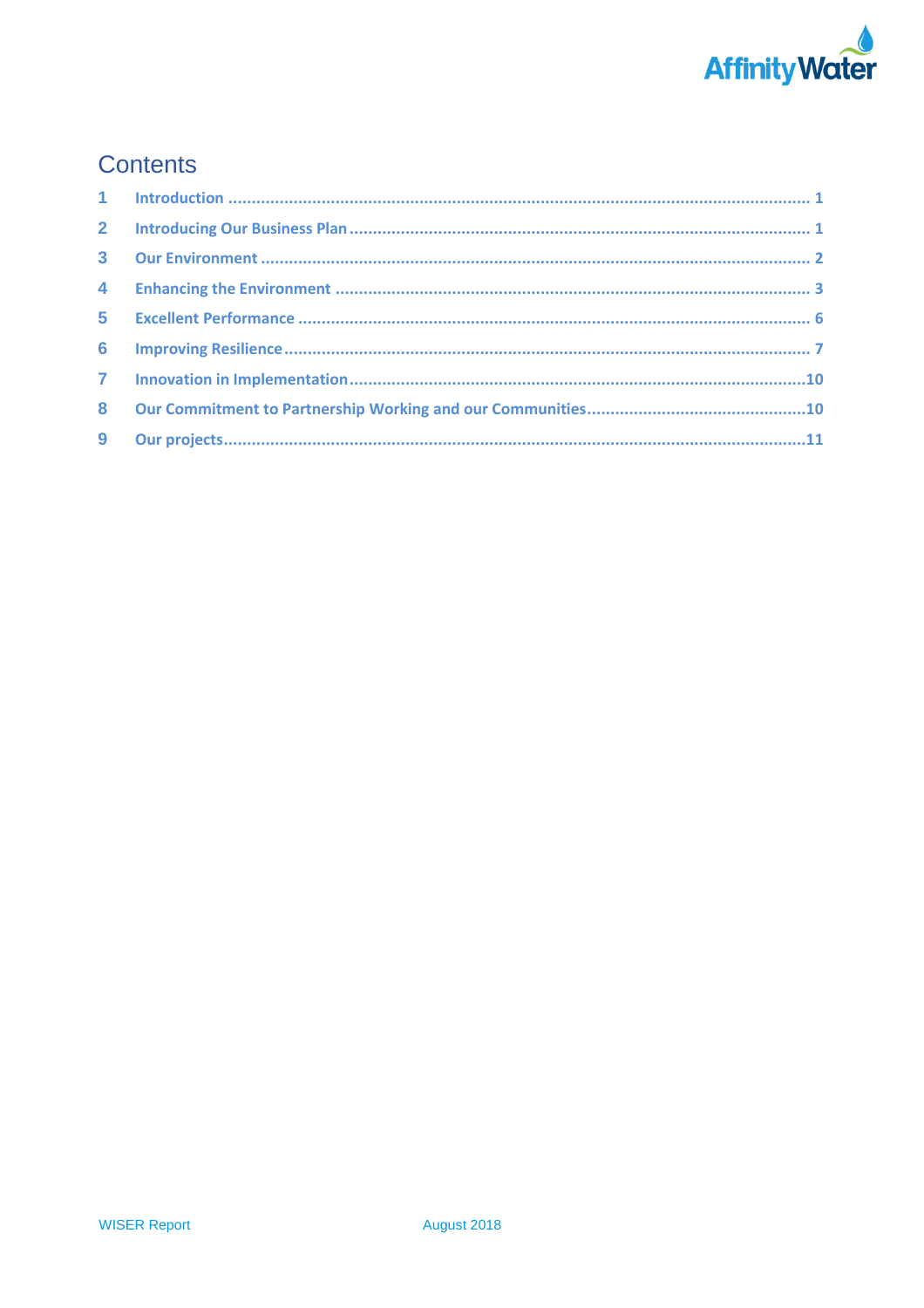

#### <span id="page-2-0"></span>**1 Introduction**

- 1.1. We understand that our ability to continue to supply high quality drinking water to customers is dependent on having a healthy and resilient environment to abstract that water from. This report sets out how this understanding and the Water Industry Strategic Environmental Requirements (WISER) have informed and shaped our Business Plan for AMP7.
- 1.2. We introduce our Business Plan in section 2. We then explain how we operate within that environment to balance the needs of people, wildlife and the economy (section 3). Our main tool for doing this is our Water Resources Management Plan ("WRMP") and this section also explains how our WRMP aligns with our Business Plan.
- ensure our environmental performance is excellent (section 5). We outline how we will maintain and improve our resilience in section 6. We will seek to be innovative in our delivery (section 7). We know that we can achieve much more if we work in partnership and we will cement and build on our existing partnerships during AMP7 (section 8) including through delivery of innovative 1.3. Our Business Plan includes significant investment to enhance the environment (section 4) and will environment and resilience community pilot projects (section 9).
- 1.4. This report is intended to provide a comprehensive overview of our Business Plan's delivery for the environment but we cannot cover all we will do in this short report. We have included boxes to signpost where in our Business Plan more detailed information can be found.

#### <span id="page-2-1"></span>**2 Introducing Our Business Plan**

2.1. Our Business Plan has four high-level outcomes:

 **Outcome 1**: supplying high quality water you can trust; **Outcome 2**: making sure you have enough water, while leaving more water in the environment; **Outcome 3**: providing a great service, that you value; and **Outcome 4**: minimising disruption to you and your community.

 2.2. Our performance commitments will allow us to measure our progress throughout AMP7; we have seven performance commitments out of a total of nineteen that are central to our delivery for the environment:

| <b>Outcome</b>                                                 | <b>PCs</b> |                                                                                  | <b>By 2025</b>                                                                 |
|----------------------------------------------------------------|------------|----------------------------------------------------------------------------------|--------------------------------------------------------------------------------|
|                                                                | 1.         | Leakage (%)                                                                      | 15.1%                                                                          |
|                                                                | 2.         | Per capita consumption (I/p/d)                                                   | 129 l/p/d                                                                      |
| Making sure you                                                | 13.        | Environmental innovation                                                         | 8 community pilot schemes                                                      |
| have enough water,<br>while leaving more in<br>the environment | 15.        | <b>River restoration</b>                                                         | 28 large projects and 28 small<br>projects (equivalent to 84 project<br>units) |
|                                                                | 16.        | Sustainable abstraction<br>management                                            | 36.3 MI/d (33.71 MI/d in Central<br>region +2.6 MI/d in East region)           |
|                                                                | 17.        | Abstraction Incentive<br>Mechanism (AIM) (MI/annum)                              | 0 Ml/annum                                                                     |
| Minimising disruption<br>to you and your<br>community          | 2.         | Risk of severe restrictions in a<br>drought (% population 1:200<br>year drought) | 41.1%                                                                          |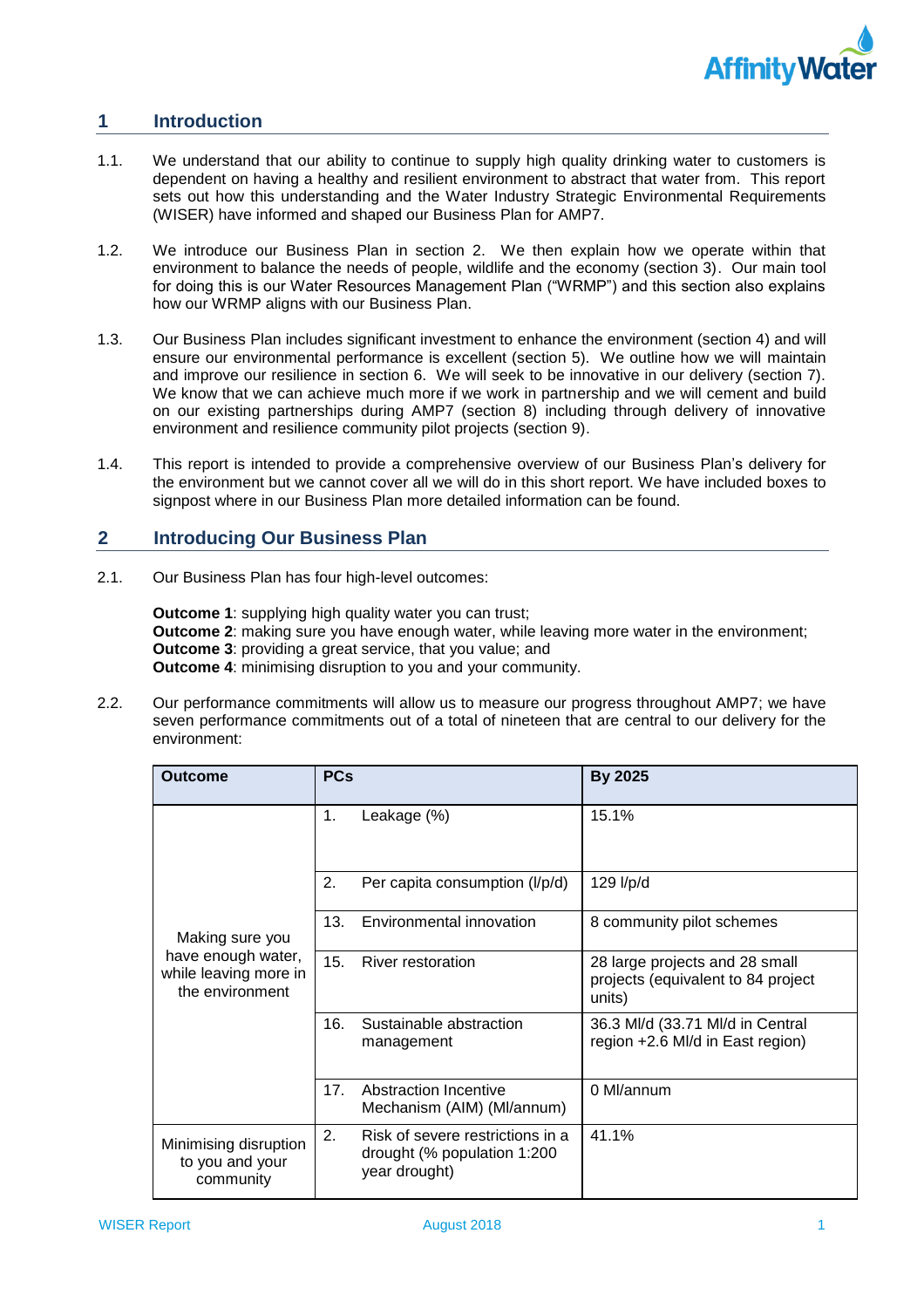

**Find out more about our outcomes and performance commitments:** see Chapter 4 of our Business Plan.

 2.3. We have selected investments for inclusion in our Business Plan that will enable us to deliver on our performance commitments and our statutory obligations. For the purposes of this report our Business Plan investment can be divided into the following categories:

| Category                             | <b>Description</b>                                                                                                                                                                                                     | <b>Example</b>                                                                     |
|--------------------------------------|------------------------------------------------------------------------------------------------------------------------------------------------------------------------------------------------------------------------|------------------------------------------------------------------------------------|
| Base or<br>Maintenance<br>Investment | This is our investment that maintains current<br>levels of service and meets the statutory<br>obligations we already have. These are marked<br>"S" or "S+" in WISER.                                                   | A proportion of our<br>expenditure on leakage.                                     |
| Enhancement<br>Investment            | This is money we will need to invest to meet new<br>environmental requirements. These are marked<br>"S" or "S+" in WISER <sup>1</sup> . It includes delivery of all<br>the WINEP3 schemes in the timescales specified. | Delivery of green and<br>amber sustainability<br>reductions included in<br>WINEP3. |

 2.4. Sections 4-8 of this report explain how WISER requirements are embedded within our Business Plan. We have included summary tables where appropriate to clearly identify the outcome, performance commitments and investments relevant to delivery of WISER.

#### <span id="page-3-0"></span>**3 Our Environment**

### *Our Supply Area and Operations*

 3.1. We have three supply regions and eight geographical communities. Our Central region has globally significant chalk streams within the Chilterns AONB and we work hard to improve and protect these. Our Southeast region is notable for the North Downs and the White Cliffs as well as the Dungeness SSSI and SPA. Our East region contains Dedham Vale AONB.



### **Figure 1: Our supply area and communities**

 $1$  We note that in the context of the Water Framework Directive, WISER uses S and S+ to denote environmental objectives and measures included in River Basin Management Plans ("RBMP"), or which may be included in future RBMPs. We are required by regulation 33 of the Water Environment (Water Framework Directive) (England and Wales) Regulations 2017 to have regard to the RBMP. RBMP. WISER Report August 2018 2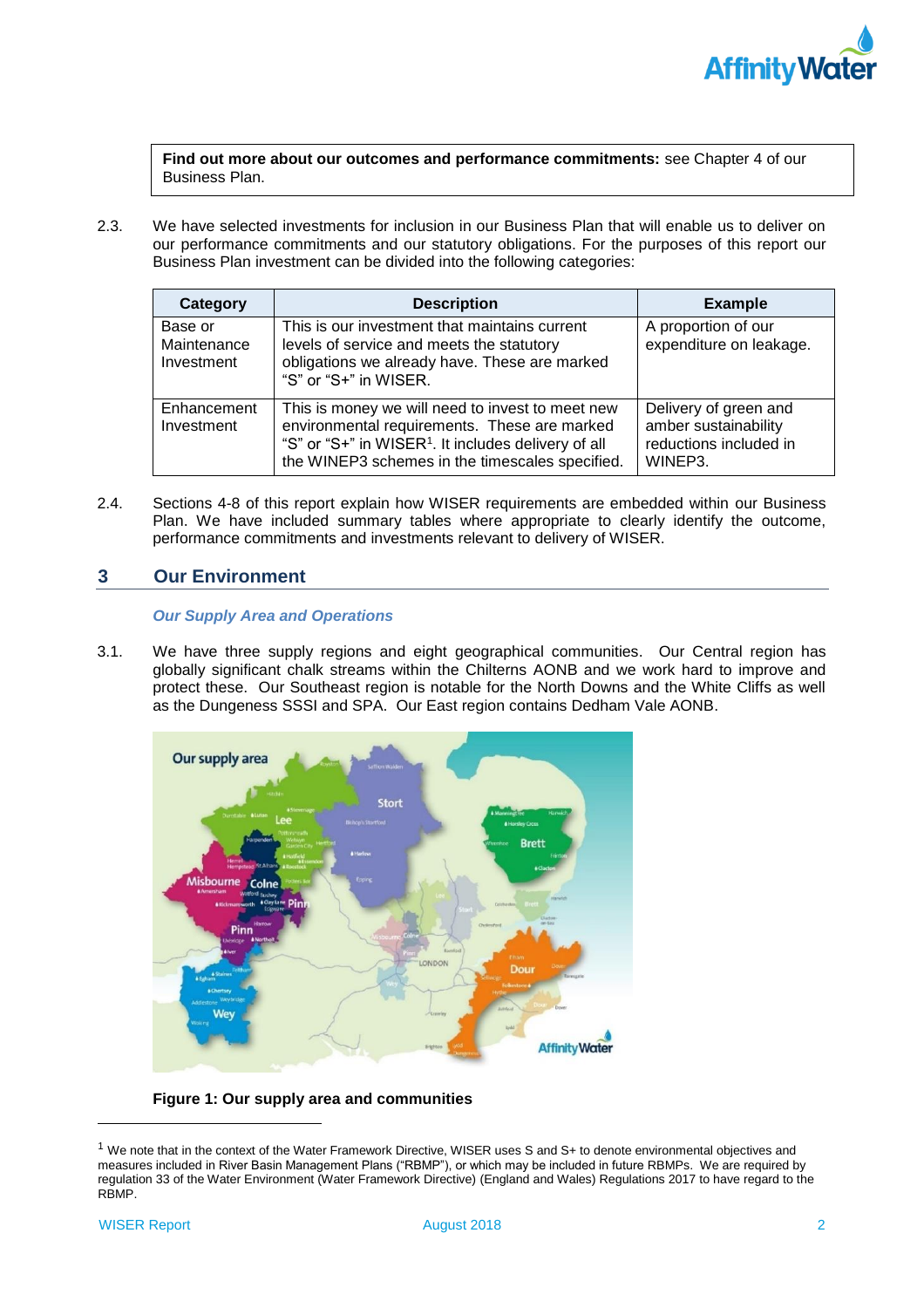

- 3.2. Our area is one of sustained economic growth and we anticipate that population will increase by approximately 7.8% during AMP7. We have nationally important infrastructure in our area including three major airports: Luton, Heathrow and Stansted and two major ports: Dover and Harwich. We expect to see construction of further infrastructure during AMP7 including HS2 and preparation for a third runway at Heathrow.
- we are facing an increasing risk of drought. Our water sources remain under threat from many 3.3. Our supply area has been designated an area of serious water stress and climate change means sources of pollution including agricultural pesticides and historic industrial use.
- 3.4. Our operations are different to those of some other water companies. We have little raw water storage and limited capacity to store treated water. We need to continuously abstract from our groundwater and surface water sources and make minute-by-minute adjustments to our operations. We have become increasingly adept at this; we will have voluntarily reduced our abstraction from the environment by approximately 20 Ml/d from 1993 to 2015 and then a further 42.1 Ml/d in the last 3 years, equivalent to about 7% of our resource base. This this has driven us to need to learn more about how to operate our supply system and how our sources respond to the changes we make.

### *Our Water Resources Management Plan ("WRMP")*

- 3.5. We are still working on our WRMP, which takes into account Defra's Guiding Principles for water resources planning. Our consultation on our draft WRMP has closed and we are currently on or before 31 October 2018. We will be setting out in our final WRMP how sustainability reductions and the other measures included in Water Industry National Environment Programme 3 (WINEP 3) can be delivered. Our final WRMP will plan to balance supply and demand into the future without developing any new groundwater from chalk aquifers in our Central region. All WINEP3 sustainability changes have been incorporated into supply forecasts. considering the responses that we have received and will be publishing our statement of response
- are therefore confident that we have included in our Business Plan all the investments we need to 3.6. In considering how our plan should change in response to the representations we have received, we have prioritised identifying and costing the investments needed to deliver our final WRMP. We deliver our WRMP during AMP7.

**Find out more about our Water Resources Management Plan:** see Chapter 5 of our Business Plan.

### *Our natural capital*

 3.7. We are keen to better understand the social and economic value of the environment in our supply we will be adopting a natural capital accounting approach and ecosystem services assessment towards calculating the benefits realised by selected pilot schemes. We anticipate these schemes area and to use that information to inform our future planning and decision making. During AMP7, will allow us to use these techniques in preparing our business plan for the next price review.

#### <span id="page-4-0"></span>**4 Enhancing the Environment**

 4.1. We have included in our Business Plan significant investment targeted at protecting and enhancing the water environment. This investment meets all environmental requirements included in WINEP32 within the timescales specified and will enable us to meet our statutory obligations, identified as "S" or "S+" in WISER.

 $\overline{a}$ 

 $^2$  We will be carrying out an investigation and options appraisal of the impact of our abstraction on the River Brett in the East Region. The Environment Agency has indicated that the volume of sustainability change may be required over and above that included as an amber measure in WINEP3. Our Business Plan does not include investment to deliver this.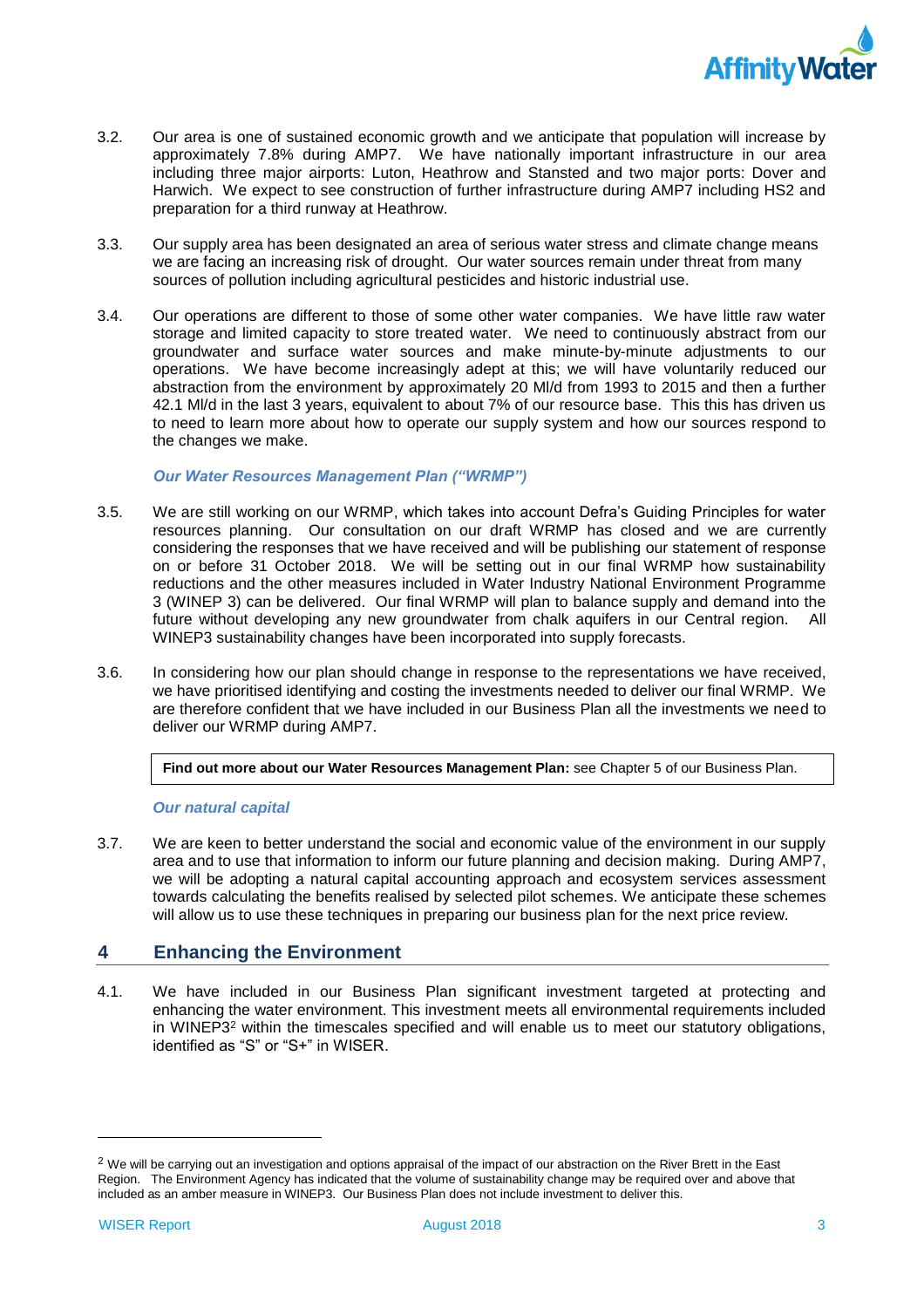

 4.2. We recognise the benefits of an early start programme and we are planning to begin feasibility studies, options appraisal and detailed design before the end of AMP6<sup>3</sup>. We will prioritise programmes where the AMP7 programme would otherwise be particularly challenging.

*Water body status (Water Framework Directive)* 

 4.3. We are planning for £425.78m of investment during AMP7 to contribute to achieving the environmental objectives of the Water Framework Directive by 2027. Our delivery of sustainability reductions will be in tandem with increasing our water resources resilience (see further section 6 below).

| 1.<br>Measures to prevent deterioration in current water body status (S)                                                                                                                                                                                                                                              |                                                                                                                                                         |          |  |  |
|-----------------------------------------------------------------------------------------------------------------------------------------------------------------------------------------------------------------------------------------------------------------------------------------------------------------------|---------------------------------------------------------------------------------------------------------------------------------------------------------|----------|--|--|
| 2.<br>Measures to improve water body status (S+)                                                                                                                                                                                                                                                                      |                                                                                                                                                         |          |  |  |
| 33.71 MI/d (deployable output) sustainability reductions in our Central<br><b>What our Business</b><br><b>Plan delivers</b><br>region.                                                                                                                                                                                |                                                                                                                                                         |          |  |  |
|                                                                                                                                                                                                                                                                                                                       | 2.6 MI/d sustainability reduction in our East region.                                                                                                   |          |  |  |
|                                                                                                                                                                                                                                                                                                                       | 23 investigations and options appraisals.                                                                                                               |          |  |  |
|                                                                                                                                                                                                                                                                                                                       | 6 catchment investigations and 15 catchment improvement schemes.                                                                                        |          |  |  |
| Programme of morphological works to improve 157km of river extending<br>our existing work on six rivers (Beane, Gade, Misbourne, Mimram, Upper<br>Lea and Ver) and adding seven new rivers (Bulbourne, Upper Chess,<br>Upper and Lower Colne, Brett, Ivel, Cam). We will also make<br>improvements to the River Dour. |                                                                                                                                                         |          |  |  |
|                                                                                                                                                                                                                                                                                                                       | Schemes to support river flows in the River Cam and River Ivel.                                                                                         |          |  |  |
| Outcome(s)                                                                                                                                                                                                                                                                                                            | Outcome 1: Supplying high quality water you can trust.<br>Outcome 2: Making sure you have enough water, while leaving more water<br>in the environment. |          |  |  |
| <b>Performance</b><br><b>Commitments</b>                                                                                                                                                                                                                                                                              | 1. Leakage.<br>2. Per capita consumption.<br>15. River restoration.<br>16. Sustainable abstraction management.<br>17. Abstraction incentive mechanism.  |          |  |  |
| <b>Base or Maintenance</b><br><b>Investment</b>                                                                                                                                                                                                                                                                       | Leakage (£90.64m)                                                                                                                                       | £90.64m  |  |  |
| <b>Enhancement</b><br><b>Investment</b>                                                                                                                                                                                                                                                                               | Abstraction impact assessments (investigations and options<br>appraisals) (£6.33m).                                                                     | £335.14m |  |  |
|                                                                                                                                                                                                                                                                                                                       | Reducing our abstractions (sustainability reductions)<br>(E58.42m).                                                                                     |          |  |  |
|                                                                                                                                                                                                                                                                                                                       | Catchment management (£7.11m).                                                                                                                          |          |  |  |
|                                                                                                                                                                                                                                                                                                                       | River enhancement (£19.04m).                                                                                                                            |          |  |  |
|                                                                                                                                                                                                                                                                                                                       | Conditioning treatment plant (£13.34m).                                                                                                                 |          |  |  |
|                                                                                                                                                                                                                                                                                                                       | Reducing customer consumption (£140.23m).                                                                                                               |          |  |  |
|                                                                                                                                                                                                                                                                                                                       | Upper Thames Reservoir (£18.49m).                                                                                                                       |          |  |  |
|                                                                                                                                                                                                                                                                                                                       | Strategic supply transfer schemes (£36.67m).                                                                                                            |          |  |  |
| Leakage (£35.51m).                                                                                                                                                                                                                                                                                                    |                                                                                                                                                         |          |  |  |

 $^3$  We have not included any transition expenditure in our Business Plan as defined in section 9.6 of Ofwat's Final Methodology for PR19.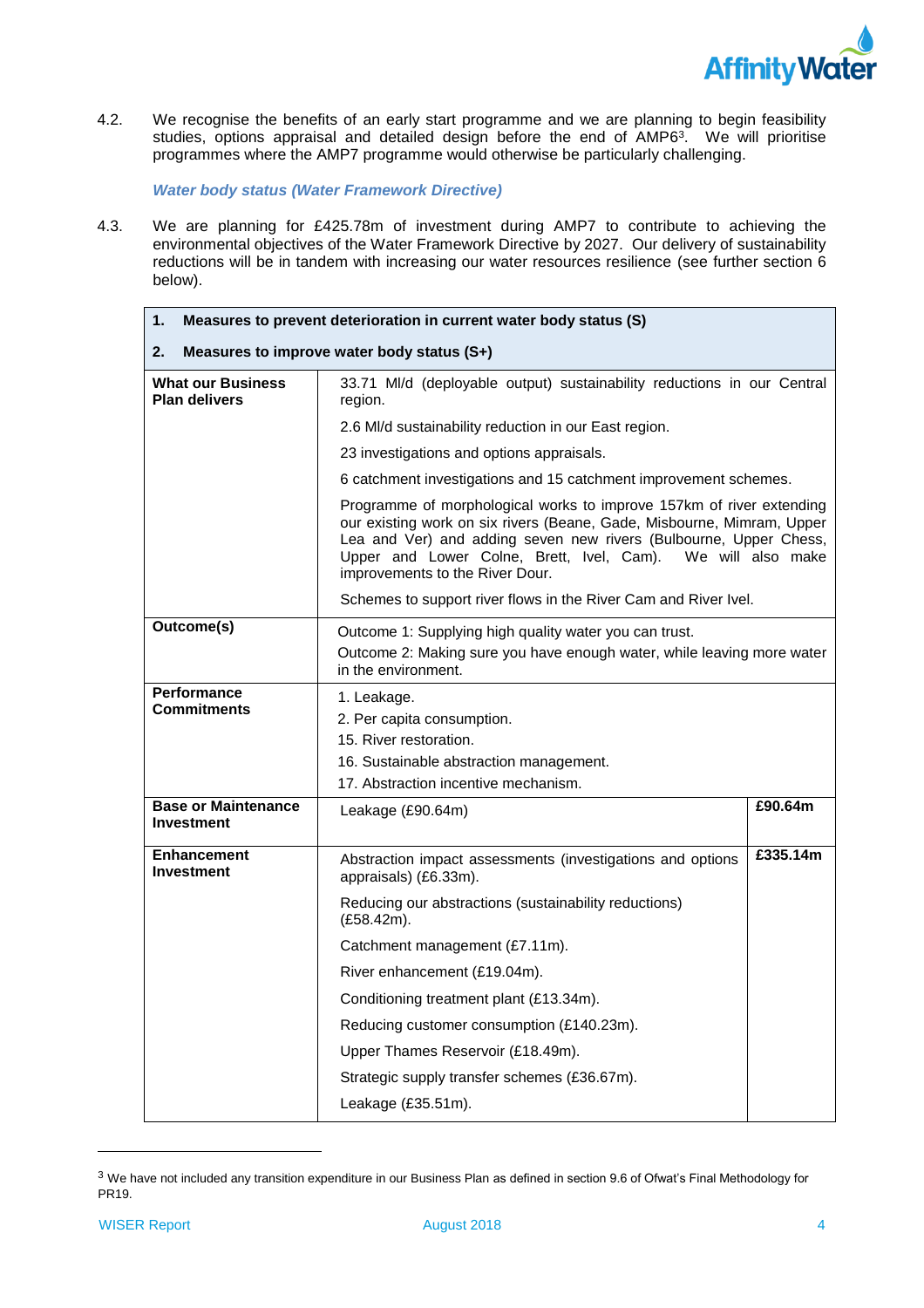

**Find out more about our contribution to delivery of WFD objectives for water bodies in our supply area:** see Chapter 6 of our Business Plan.

 4.4. We will invest £9.11m in projects that adopt a catchment based partnerships approach. These comprise our catchment investigations and improvement schemes and our resilience and environmental innovation pilot projects, which are supported by a bespoke performance commitment. We will continue to employ payment for ecosystem services where appropriate and cost beneficial such as product substitution.

### *Biodiversity and ecosystems*

- 4.5. We have significant land holdings across our supply area including statutory designated sites, e.g. Dungeness SSSI, Wraysbury and Hythe End Gravel Pits SSSI and sites of local conservation work to manage our sites safely, and to enhance and protect biodiversity. It includes bird box monitoring, species and habitat monitoring and land management including at SSSI sites and importance like Stockers Lake and Hilfield Park Reservoir. We have developed a programme of lakes.
	- **1. Measures that contribute to meeting and or maintain conservation objectives of Natura 2000 sites (S)**
	- **2. Measures that contribute to meeting and/or maintaining favourable condition targets for SSSIs (S, S+)**
	- **3. Measures that contribute to priority habitats and species outcomes as well as other biodiversity actions and measures to enhance ecosystem resilience on your own land or in the catchments within which you operate (S+)**

| <b>What our Business</b><br><b>Plan delivers</b> | Contribution to favourable condition targets for SSSIs.<br>Improvements to biodiversity on our landholdings.                                                                                                            |        |
|--------------------------------------------------|-------------------------------------------------------------------------------------------------------------------------------------------------------------------------------------------------------------------------|--------|
| Outcome(s)                                       | Outcome 2: Making sure you have enough water, while leaving more<br>water in the environment.                                                                                                                           |        |
| <b>Performance</b><br><b>Commitments</b>         | N/A                                                                                                                                                                                                                     |        |
| <b>Enhancement</b><br><b>Investment</b>          | The investment we make in preventing deterioration of water<br>bodies and contributing to achievement of good status will<br>support meeting favourable condition.<br>Specific biodiversity investment programme - £3m. | $£3m+$ |

**Find out more about how we will contribute to biodiversity during AMP7**: see Chapter 6 of our Business Plan.

### *Sustainable Fisheries*

 Water Treatment Works ("WTW") and Heron Lake and Queensmead Lake. We will address barriers to the passage of fish in our morphological projects during AMP7. Our contribution to the "salmon 5 point approach" consists of planning to deliver sustainability changes and through our 4.6. We have completed fish screen installation with an agreed exception for the intake at Walton morphology projects.

### *Invasive non-native species ("INNS")*

 4.7. We will continue to manage INNS into AMP7. We do not currently have any cross-catchment transfers of raw water and any future transfers will be assessed in accordance with the maintain biosecurity procedures to prevent the spread of INNS. We will work with Herts and Environment Agency's guidance and mitigation included where necessary. Our teams will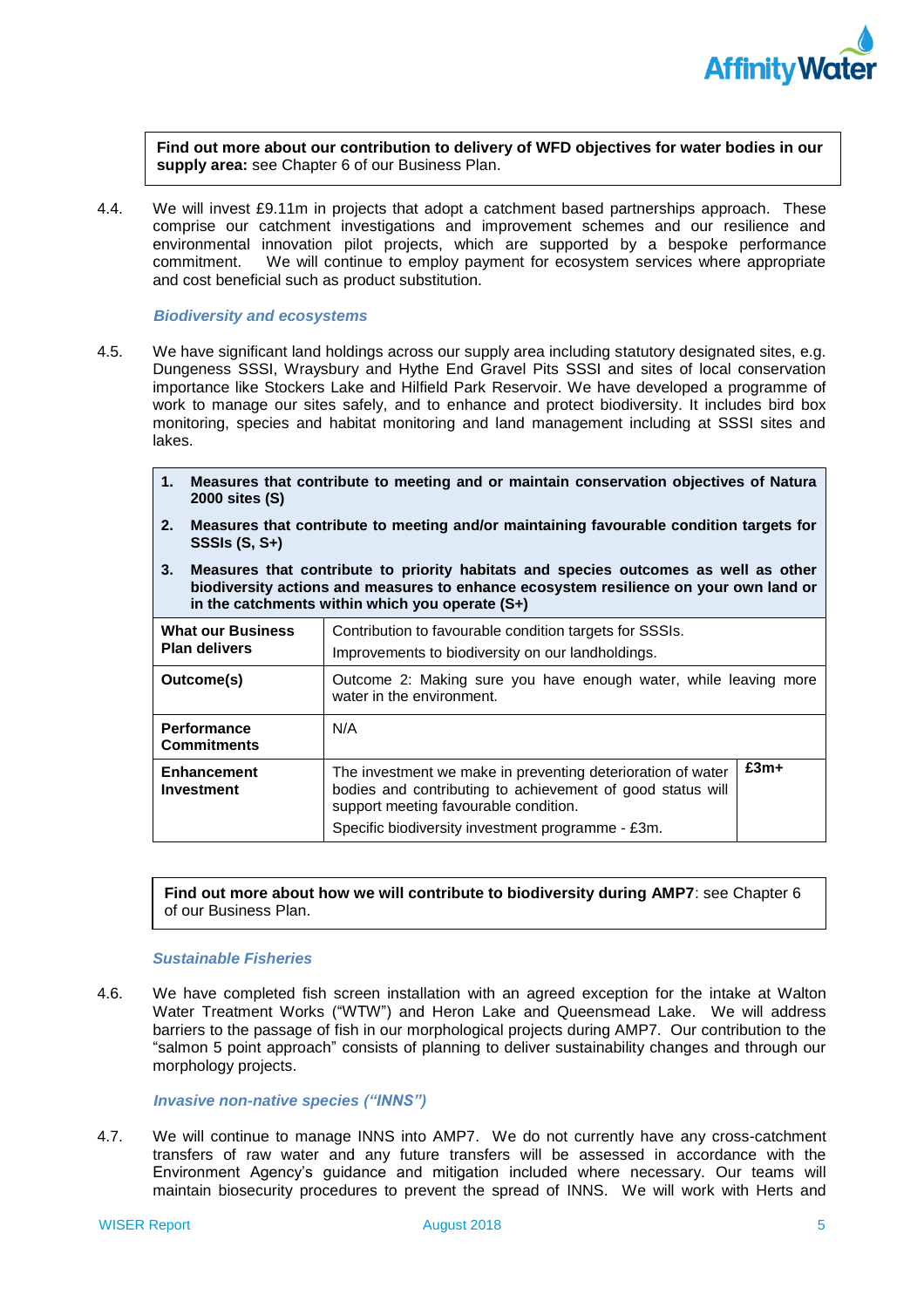

 Middlesex Wildlife Trust to address INNS with volunteering days such as 'balsam bashing'. A proportion of our biodiversity investment programme relates to management of INNS.

*Drinking Water Protected Areas* 

 4.8. We will invest £7.11m in catchment measures to prevent deterioration in water quality and to reduce the need for additional treatment and support achievement of WFD good status in groundwater bodies. Our catchment management programme has been developed using a risk- based approach with an emphasis on identifying the source(s) and pathway(s) for contaminants that threaten the quality of water at our abstraction sites. We are expanding our catchment management programme to reduce the effect of nitrate and pesticide pollution on our water resources.

| Catchment measures to prevent deterioration in water quality and to reduce the need for |
|-----------------------------------------------------------------------------------------|
| additional treatment (S).                                                               |

 **2. Catchment measures to improve water quality and to reduce the level of existing treatment (S+).** 

| <b>What our Business</b><br><b>Plan delivers</b> | 6 catchment investigations and 15 catchment improvement schemes. |        |  |
|--------------------------------------------------|------------------------------------------------------------------|--------|--|
| Outcome(s)                                       | Outcome 1: Supplying high quality water you can trust.           |        |  |
| <b>Performance</b><br><b>Commitments</b>         | N/A                                                              |        |  |
| <b>Enhancement</b><br>Investment                 | Catchment management (£7.11m).                                   | £7.11m |  |

**Find out more about our catchment management programme:** see Chapter 6 of our Business Plan.

 4.9. A key issue for us is third party contamination of our sources. We plan to spend an additional £1m in developing and implementing a contaminated land strategy to work with the Environment Agency and others to secure clean-up of polluted groundwater sources. This will support delivery of environmental objectives under the WFD. Our long-term aim is to return these to use. We will consider the use of agreements under section 164 of the Water Industry Act 1991.

#### <span id="page-7-0"></span>**5 Excellent Performance**

- 5.1. We will ensure that we comply with the conditions of our abstraction licences and our environmental permits during AMP7 through our systems of compliance monitoring. We will continue to hold our ISO 9001, 14001 and 18001 accreditations during AMP7 and our external assessors have confirmed our asset management practice is consistent with ISO55001 accreditation. In addition, our treatment programme includes investment to replace existing assets where this is necessary to ensure continued compliance with our permits.
- 5.2. Our operations generate waste. We hold 3 permits and have 15 registered exemptions in respect of waste activities. Our ISO accreditation will support our compliance with our permits in this respect. In addition, we will ensure contractual arrangements with third parties for supply of waste services to us includes robust audit rights to ensure that we comply with our duty of care in respect to the waste that we generate.
- 5.3. We have measures in place to ensure that our activities do not pollute the environment and to respond to accidents and operate a policy of proactive reporting should any pollution incident occur. Our processes and procedures reduce the risk of an uncontrolled event such that the incidence is limited to occasional events only thus operating with a 'zero' target each year.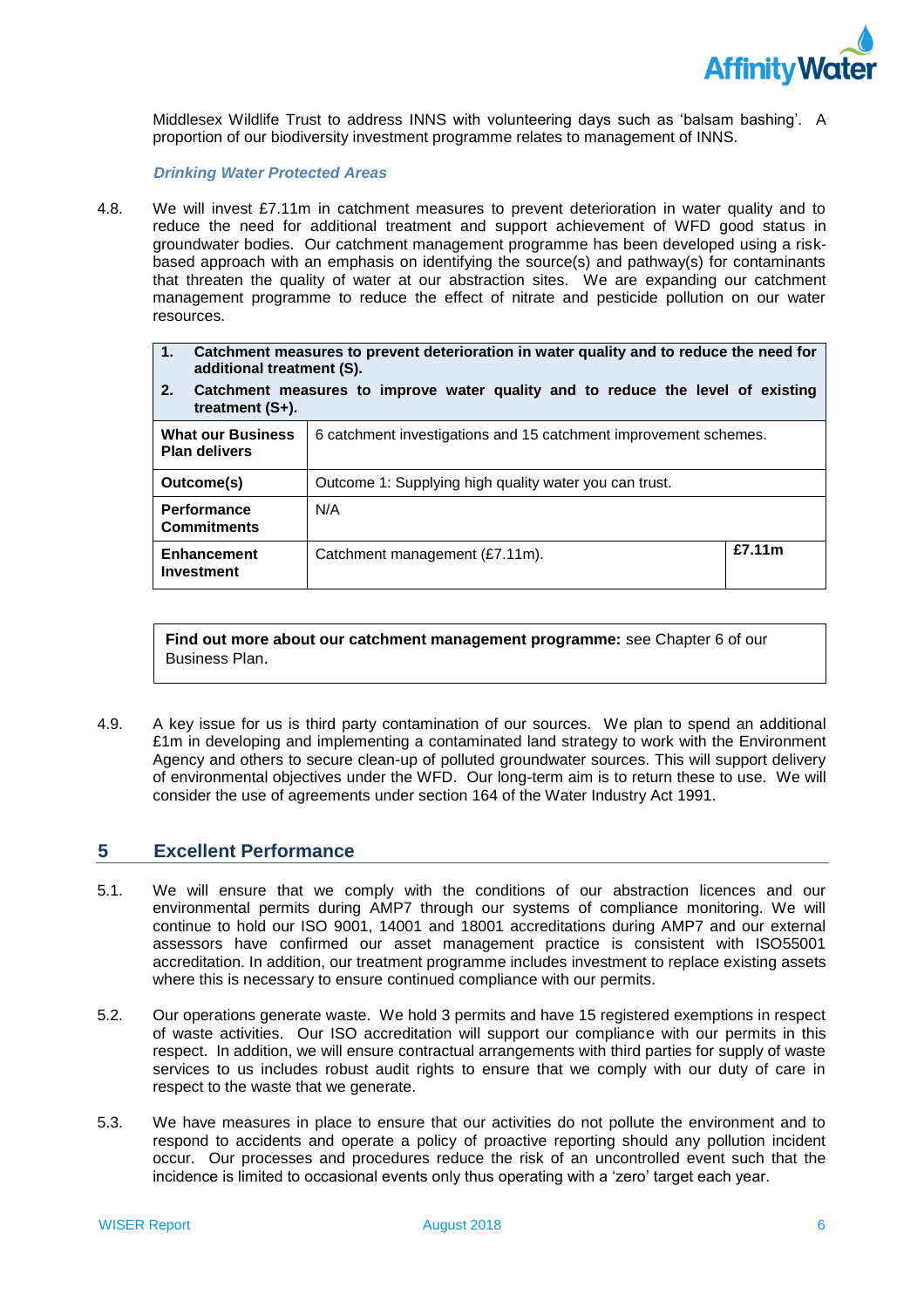

### <span id="page-8-0"></span>**6 Improving Resilience**

- 6.1. Our Business Plan will ensure that we maintain and enhance resilience in line with government expectations and with customers' priorities to protect people, businesses and the environment from changing climate, flooding and drought. It will do this by acting in concert with our WRMP, which is our long-term plan for our water resources and our Drought Management Plan ("DMP").
- 6.2. Our Business Plan includes a resilience assessment that was carried out by Arup using the framework of "Resilience in the Round" published by Ofwat in September 2017 that has allowed us to assess our current level of resilience and to identify the improvements we will make in AMP7.

**Find out more about our resilience assessment and how we will improve our resilience in AMP7:** see Chapter 9 of our Business Plan.

### *Water resources and security of supply*

- 6.3. Our revised WRMP will provide a comprehensive plan for how we will manage our supply- demand balance for the 60-year period from 2020-2080 and ensure our future plans support achievement of environmental objectives under WFD. Our WRMP and Business Plan adopt a twin-track approach of reducing demand while looking to develop sustainable future sources of resilience (see paragraph 4.3 above). water. It provides for £425.78m of investment to deliver environmental enhancement and
- 6.4. We will ensure we maintain the resilience of our supplies by:
	- • investing in treatment that allows us to make full use of our existing transfer from Grafham WTW maintaining supplies in areas where we will be making sustainability reductions;
	- • providing for strategic transfers to move water from the Thames further north in our Central region;
	- • optimising our other transfers with South East Water and Southern Water to ensure the best use of available resource;
	- • making improvements to local level assets such as pumps, mains upgrades and service reservoirs to enable us to move water where we need it;
	- • investing in new service reservoirs to provide additional surplus treated water capacity to mitigate turbidity and flood risk; and
	- • planning in partnership with Thames Water for delivery of a new regional reservoir in 2037 to support flow in the River Thames enabling new abstractions from the river.
- 6.5. Our WRMP and Business Plan will promote trading of water through identifying opportunities for water transfers. For example, we are planning to import additional water from Thames Water to replace sources we are unable to use during construction of HS2. We will also support future trading through development of more transparent transfer pricing and supporting trading platforms in regional partnerships (WRSE and WRE).
- 6.6. A key feature of our Business Plan includes investment to achieve a 1 in 200-year return period drought resilience from 2025 onwards without use of drought orders and permits. We will be laying the foundation for eradication of any need for rota cuts and standpipes under any drought condition by 2030.
- condition by 2030.<br>6.7. We will continue to actively plan for how we will manage our supply in droughts. We undertook a drought "sprint event" with Water UK and other WRSE water companies in April 2018 in order to plan for an extreme drought event and we will develop that work further during AMP7. This event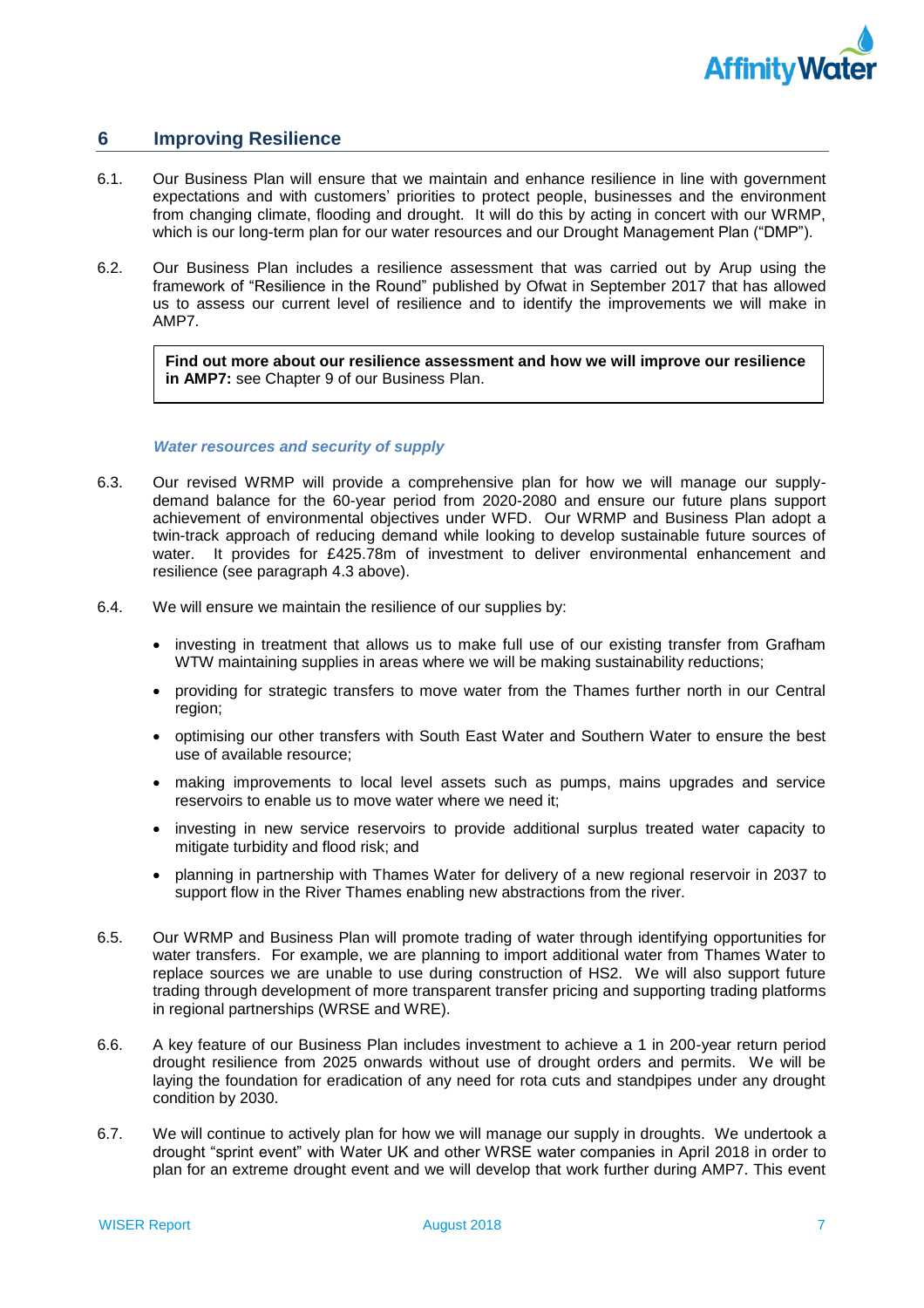

demonstrated that companies must work with all sectors to raise awareness and preparedness for extreme drought and to mitigate the effects on the environment and the economy.

 a range of innovative demand management options. We will include the use of "fast data" (see 6.8. Our "reducing customer consumption" investment programme will seek to reduce demand through paragraph 7.2 below, community water efficiency schemes and a water re-use scheme to provide a rainfall harvesting system at a large commercial airport.

| Measures to reduce demand and per capital consumption (NS)<br>3.                                   |                                                                                               |          |  |  |
|----------------------------------------------------------------------------------------------------|-----------------------------------------------------------------------------------------------|----------|--|--|
| <b>What our Business</b><br>129 I/day/capita consumption in a normal year.<br><b>Plan delivers</b> |                                                                                               |          |  |  |
| Outcome(s)                                                                                         | Outcome 2: Making sure you have enough water, while leaving more water<br>in the environment. |          |  |  |
| <b>Performance</b><br><b>Commitments</b>                                                           | 2. Per capita consumption (I/p/d).                                                            |          |  |  |
| Enhancement<br><b>Investment</b>                                                                   | Reducing customer consumption (£140.23m).                                                     | £140.23m |  |  |

 2020 whilst targeting a further 24.5 Ml/d by 2025. We will achieve our target by investing in 6.9. We will continue to deliver our target of 26 Ml/day of leakage reductions that we will have made by capital maintenance and our operational "find and fix" programme.

| 4.                                                  | Achieve a downward trend for leakage with rates at or below the sustainable economic<br>level of leakage (NS) |         |  |  |
|-----------------------------------------------------|---------------------------------------------------------------------------------------------------------------|---------|--|--|
| <b>What our</b><br><b>Business Plan</b><br>delivers | 15% reduction in leakage during AMP7.                                                                         |         |  |  |
| Outcome(s)                                          | Outcome 2: Making sure you have enough water, while leaving more water in<br>the environment.                 |         |  |  |
| <b>Performance</b><br><b>Commitments</b>            | 1. Leakage $-15.1\%$ reduction by 2025.                                                                       |         |  |  |
| Base or<br><b>Maintenance</b><br>Investment         | Leakage (£90.64m)                                                                                             | £90.64m |  |  |
| Enhancement<br>Investment                           | Leakage $(E35.51m)$ .                                                                                         | £35.51m |  |  |

6.10. We already have in place a universal metering programme, which will continue during AMP7.

| 5.<br>Assess universal metering in water stressed areas (S) |                                                                                               |         |
|-------------------------------------------------------------|-----------------------------------------------------------------------------------------------|---------|
| <b>What our Business</b><br><b>Plan delivers</b>            | Metering penetration of 78% by 2025.                                                          |         |
| Outcome(s)                                                  | Outcome 2: Making sure you have enough water, while leaving more water<br>in the environment. |         |
| <b>Performance</b><br><b>Commitments</b>                    | 2. Per capital consumption (I/p/d)                                                            |         |
| <b>Enhancement</b><br><b>Investment</b>                     | Proportion of reducing customer consumption (£75.22m)                                         | £75.22m |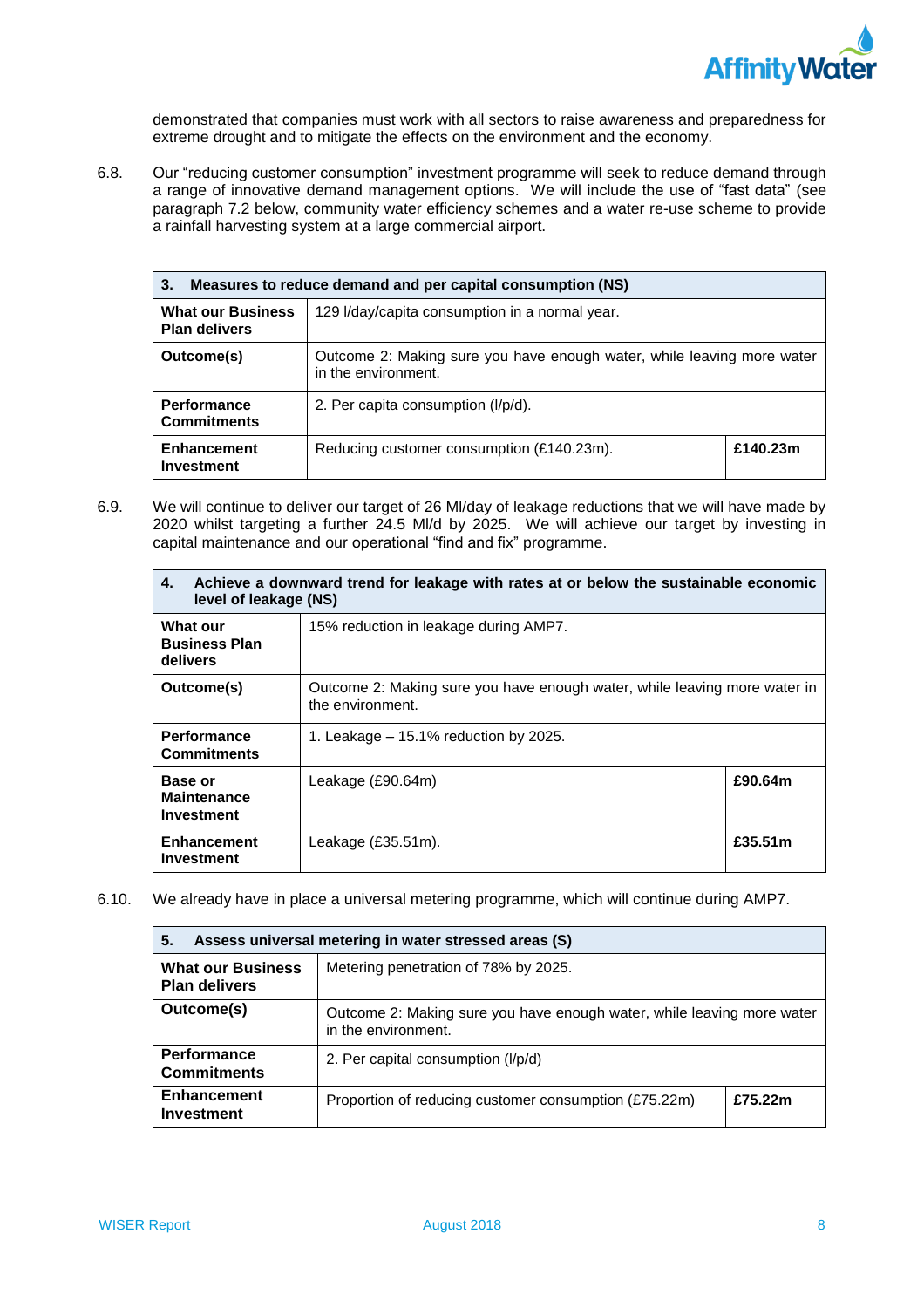

### *Service Resilience*

- 6.11. We have in place an emergency plan for provision of essential water supplies in the event of a civil emergency. It ensures that we meet our obligation to co-ordinate and share information with category 1 and 2 responders. We will continue to maintain this plan ensuring it incorporates lessons learned from events including the freeze / thaw event earlier this year.
- 6.12. We will continue to deliver on our statutory reservoir safety requirements during AMP7.

### *Flood risk management*

- 6.13. As a water only company we do not have a formal statutory role in relation to flood risk management. We believe, however, that we do have a role to play in working with others to manage flood risk. We will look to work in partnership with the Environment Agency to assist with local flooding risk, for example through section 20 agreements concerning operation of our abstractions. We have established a mutual aid agreement with Thames Water and South East Water for the purchase and sharing of portable flood barriers that we will continue into AMP7. We also attend local resilience forums and meetings organised by local authorities.
- 6.14. We have protected most of our key assets, including our surface water intakes from the River Thames, to a flood level equivalent to a 1 in 100-year event plus 20% allowance for climate change. Where relevant, an additional 0.3m of protection was added to allow for wave action. Our key risk during a flooding event is being unable to access our water treatment works. We are intending to establish a project to better understand the operation of weir structures on the River Thames. We will look for opportunities to work in partnership to mitigate local flood risk for example through operating agreements that provide for us to abstract when groundwater levels are high. We support proposals for construction of the next phase of the Jubilee Flood Relief Channel which will enhance flood protection to our River Thames abstraction sites.

### *Climate Change Adaptation*

- 6.15. Climate change is one of the key challenges for our Business Plan. Our main risks from climate change are drought, flooding and meeting peaks in demand. Our WRMP has fully taken into account the need to understand the impact of climate change on our deployable output and on our transfers from and to other water companies. Our plans described above for securing long- term water resource resilience and drought resilience are central to our plan for climate change adaptation.
- adaptation.<br>6.16. We have developed a comprehensive sustainable energy strategy to reduce our energy use and our carbon emissions. Our strategy is to increasingly adapt our water treatment processes to maximise the generation of renewable energy with 40% of our energy coming from renewable and alternative energy sources by 2030. This will support achievement of the government's emission reduction targets.

| Reduce total carbon emissions (S+)<br>2.           |                                                                                       |        |
|----------------------------------------------------|---------------------------------------------------------------------------------------|--------|
| <b>What our Business</b><br><b>Plan delivers</b>   | A comprehensive energy strategy to reduce our energy use and our carbon<br>emissions. |        |
| Outcome(s)                                         | N/A                                                                                   |        |
| <b>Performance</b><br><b>Commitments</b>           | N/A                                                                                   |        |
| Base or<br><b>Maintenance</b><br><b>Investment</b> | Energy strategy (£19.7m)                                                              | £19.7m |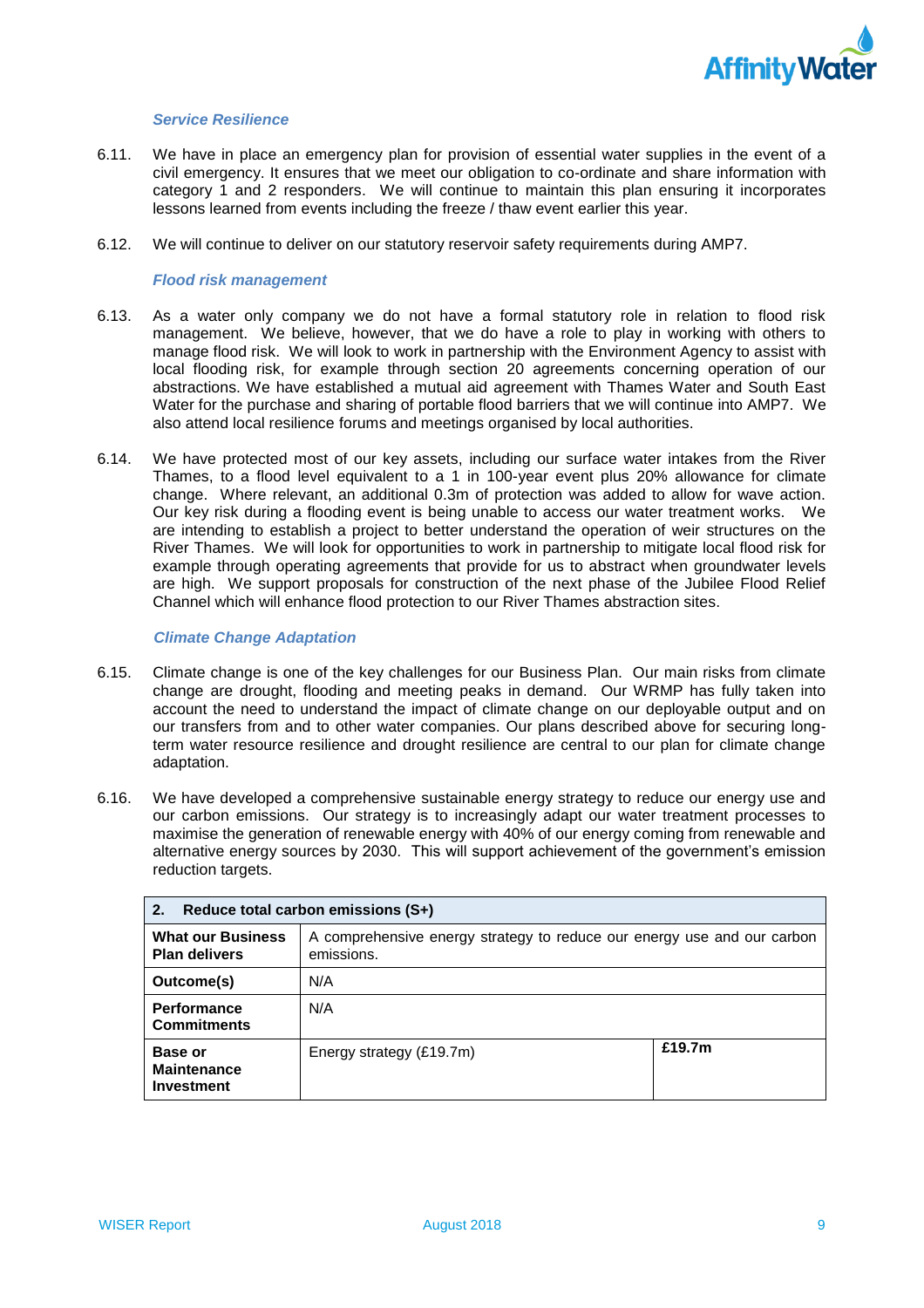

### <span id="page-11-0"></span>**7 Innovation in Implementation**

- 7.1. Our Business Plan includes innovative approaches and pilot projects to meet our outcomes and performance commitments and to help shape longer term initiatives. We will look for every opportunity to innovate in our delivery of our Business Plan.
- 7.2. We are focusing on two areas of innovation in connection with environmental improvement. The first relates to our proposals for reducing customer consumption. We intend to make use of "fast data", which combines information from existing Automated Meter Reading ("AMR") meters with information from our extensive network of data loggers within a hydraulic model to generate a detailed picture of consumption at a more frequent interval than customers normal six monthly bills. We anticipate this will achieve greater water savings than our metering plan would alone. The second relates to our environmental pilot projects and we have described these in section 9 of our report.

### <span id="page-11-1"></span>**8 Our Commitment to Partnership Working and our Communities**

 8.1. We are committed during AMP7 to working ever more closely with catchment partners in our area but also at a regional level with our neighbouring water companies and at a more local scale with our communities to achieve the wider benefits that can only be realised by working with others.

### *Our Catchment Partners*

 8.2. We believe working with others on a catchment scale will allow us to optimise our investment and thereby improve our efficiency and ensure our actions are sustainable and resilient. We are committed to continuing our strategic partnerships with Hertfordshire and Middlesex Wildlife Trust (HMWT) and further developing Up on the Downs, a landscape partnership that works with communities to celebrate and conserve the landscape and heritage in the Dover and Folkestone area. We also work with the RSPB on the Denge peninsular. We will also continue our work with the Environment Agency, Groundworks, the Misbourne Action Group, Friends of the Mimram, the River Beane Restoration Association and the River Chess Association under the banner of 'Chalk Streams Partnership'. The Chalk Streams Partnership is currently focused on the rivers Ver, Misbourne, Upper Lea, Gade, Mimram and Beane but the programme will cover an additional eight rivers by 2020.

### *Our Community Partners*

- 8.3. We believe it is very important to help customers value water, manage and reduce consumption and reduce environmental impacts. Our Business Plan adopts a partnership approach with our communities. We believe this will pave the way for a water resilient future for our region. We will measure this in terms of a reduction in per capita consumption as well as changes to perceptions of the value of water. This will allow us to understand customer demand at a level necessary to inform and influence change.
- 8.4. We know that encouraging water efficiency is essential to ensuring that our area can accommodate future development without impacting negatively on the water environment. During innovation including studies and research projects such as water efficiency for affordable housing, water resilient homes in new garden cities, targeted campaigns on water reuse, grey water AMP7 we will deliver eight pilot projects under our performance commitment for environmental recycling and shadow pricing of water (see section 9 below).

Find out more about our community strategy: see Chapter 8 in our Business Plan.

### *Our Water Industry Partners*

 8.5. We work with our neighbouring water companies under two regional projects, Water Resources in the South East ("WRSE") and Water Resources East ("WRE") to identify opportunities to maintain